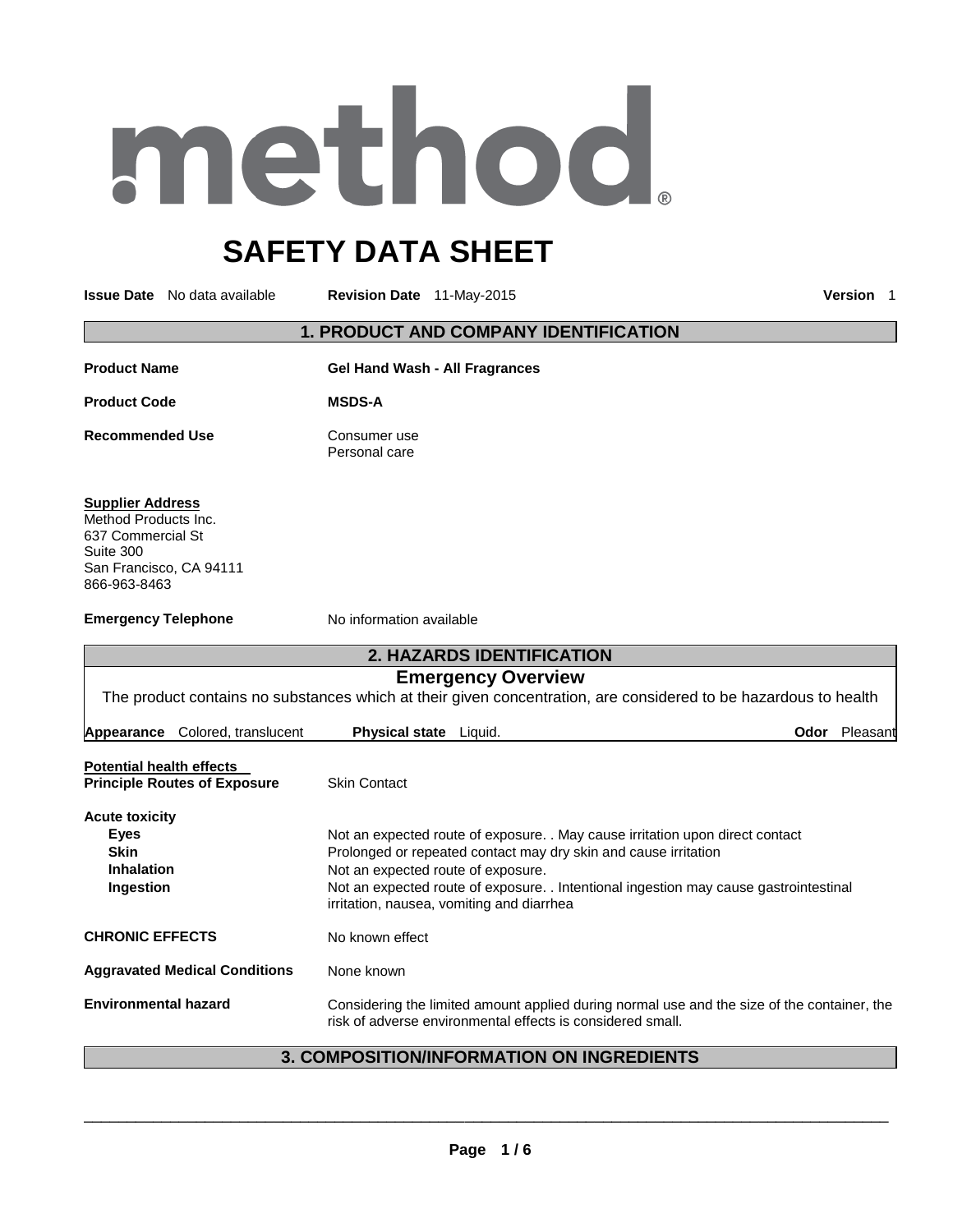| <b>Chemical Name</b>                                     | <b>CAS No</b> | Weight-%  |
|----------------------------------------------------------|---------------|-----------|
| Sulfuric acid, mono-C10-16-alkyl esters, sodium<br>salts | 68585-47-7    | 1-5       |
| Sodium Lauryl Sulfate Solid                              | 151-21-3      | $1 - 5$   |
| Lauryl Glucoside                                         | 110615-47-9   | 1-5       |
| Cocamidopropyl Betaine                                   | 61789-40-0    | $0.1 - 1$ |
| Cocamidopropyl Hydroxysultaine                           | 68139-30-0    | $0.1 - 1$ |
| D-Glucopyranose, oligomers, decyl octyl<br>glycosides    | 68515-73-1    | $0.1 - 1$ |
| Methylchloroisothiazolinone                              | 26172-55-4    | < 0.1     |
| Methylisothiazolinone                                    | 2682-20-4     | < 0.1     |

\_\_\_\_\_\_\_\_\_\_\_\_\_\_\_\_\_\_\_\_\_\_\_\_\_\_\_\_\_\_\_\_\_\_\_\_\_\_\_\_\_\_\_\_\_\_\_\_\_\_\_\_\_\_\_\_\_\_\_\_\_\_\_\_\_\_\_\_\_\_\_\_\_\_\_\_\_\_\_\_\_\_\_\_\_\_\_\_\_\_\_\_\_

# **4. FIRST AID MEASURES**  General advice **If** symptoms persist, call a physician. **Eye Contact** In the case of contact with eyes, rinse immediately with plenty of water and seek medical advice **Skin Contact Wash off immediately with plenty of water Inhalation Remove to fresh air. Ingestion Do NOT** induce vomiting. Clean mouth with water and drink plenty of water. Get medical attention **Note to physicians Treat symptomatically Self-protection of the first aider** Use personal protective equipment as required **5. FIRE-FIGHTING MEASURES Flammable properties** Not flammable **Flash Point Not flammable Method Suitable Extinguishing Media** Use extinguishing measures that are appropriate to local circumstances and the surrounding environment **Explosion data Sensitivity to Mechanical Impact** None **Sensitivity to Static Discharge Mone Protective equipment and precautions for firefighters**  As in any fire, wear self-contained breathing apparatus pressure-demand, MSHA/NIOSH (approved or equivalent) and full protective gear **NFPA Health hazards** 0 **Flammability** 0 **Stability** 0 **Physical and Chemical Properties** - **HMIS Health hazards** 0 **Flammability** 0 **Physical hazards** 0 **Personal protection** - **6. ACCIDENTAL RELEASE MEASURES Personal precautions Avoid contact with eyes. Environmental precautions** Avoid release to the environment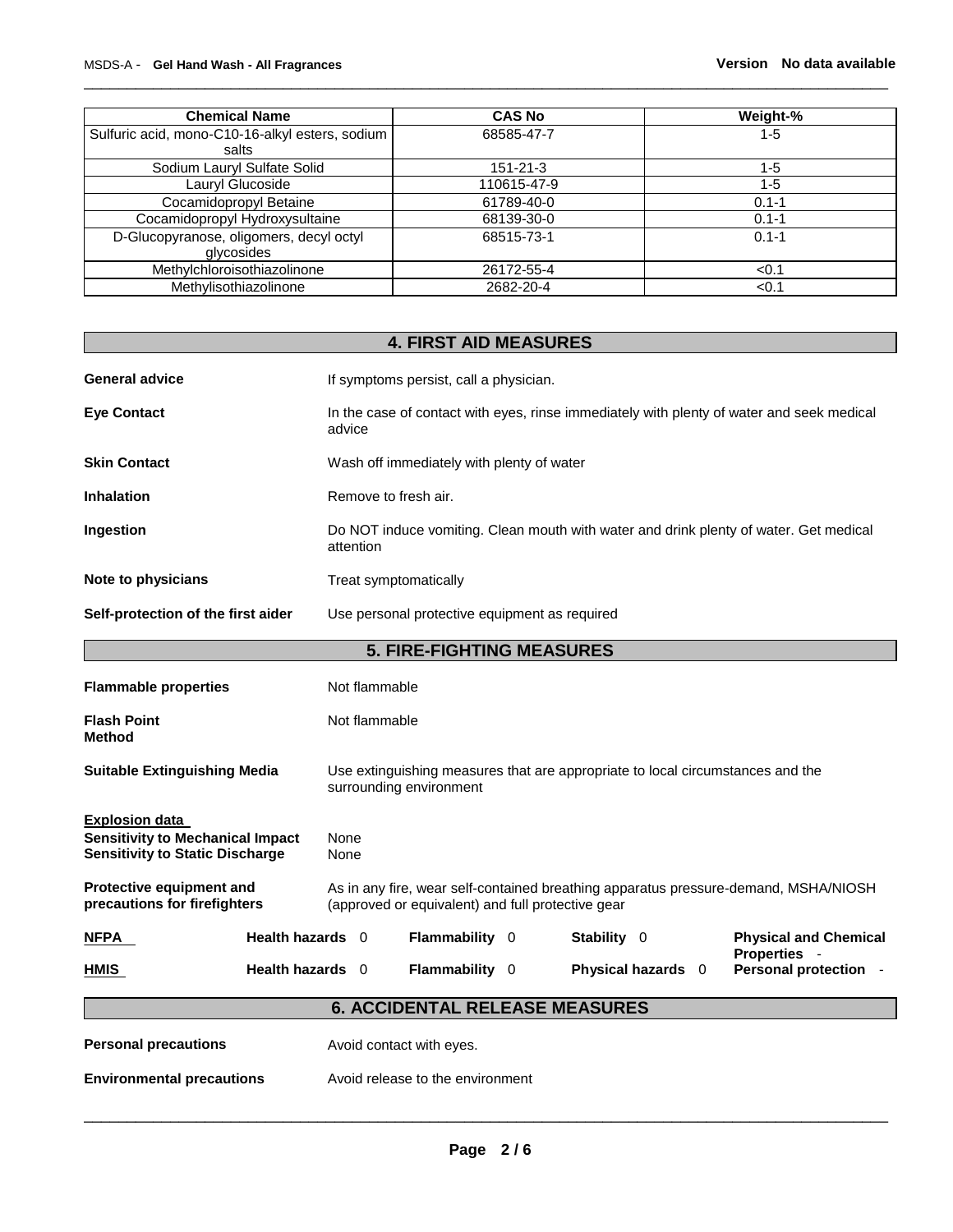| <b>Methods for containment</b><br>Prevent further leakage or spillage if safe to do so |                                                                                                                                            |  |  |  |  |  |
|----------------------------------------------------------------------------------------|--------------------------------------------------------------------------------------------------------------------------------------------|--|--|--|--|--|
| Methods for cleaning up                                                                | Take up mechanically, placing in appropriate containers for disposal.                                                                      |  |  |  |  |  |
|                                                                                        | <b>7. HANDLING AND STORAGE</b>                                                                                                             |  |  |  |  |  |
| Advice on safe handling                                                                | Avoid contact with eyes. Keep container closed when not in use.                                                                            |  |  |  |  |  |
| <b>Storage Conditions</b>                                                              | Keep out of the reach of children. . Keep in a dry, cool and well-ventilated place. . Keep<br>container tightly closed                     |  |  |  |  |  |
|                                                                                        | <b>8. EXPOSURE CONTROLS/PERSONAL PROTECTION</b>                                                                                            |  |  |  |  |  |
| <b>For Household Settings</b>                                                          | This is a personal care or cosmetic product that is safe for consumers and other users<br>under normal and reasonably foreseen use.        |  |  |  |  |  |
| <b>For Occupational Settings</b>                                                       | Use safety goggles if splash hazards exist. Avoid prolonged contact with skin and clothing.<br>Always follow good hygienic work practices. |  |  |  |  |  |

### **9. PHYSICAL AND CHEMICAL PROPERTIES**

| <b>Physical state</b><br>Odor        | Liquid<br>Pleasant              | Color            | translucent and Colored |
|--------------------------------------|---------------------------------|------------------|-------------------------|
| <b>Property</b>                      | Values                          | Remarks • Method |                         |
| pH                                   | $6 - 7$                         |                  |                         |
| Melting point / freezing point       | °C<br>$\Omega$                  |                  |                         |
| <b>Boiling point / boiling range</b> | 93.3<br>℃<br>$\geq$             |                  |                         |
| <b>Flash Point</b>                   | Not flammable                   |                  |                         |
| <b>Evaporation rate</b>              | $> 1.0$ (water = 1)             | Not Applicable   |                         |
| <b>Flammability (solid,</b><br>gas)  |                                 |                  |                         |
| <b>Flammability Limit in Air</b>     |                                 |                  |                         |
| <b>Upper Flammability Limit</b>      | Not flammable                   |                  |                         |
| Lower flammability limit             | Not flammable                   |                  |                         |
| Vapor pressure                       | Not established                 |                  |                         |
| Vapor density                        | Not established                 |                  |                         |
| <b>Specific Gravity</b>              | 1.00                            |                  |                         |
| <b>Water solubility</b>              | completely soluble              |                  |                         |
| <b>Autoignition temperature</b>      | Not established                 |                  |                         |
| <b>Decomposition temperature</b>     | Not Applicable                  |                  |                         |
| <b>Kinematic viscosity</b>           | Not Determined                  |                  |                         |
| <b>Dynamic viscosity</b>             | 500 - 3500 cP @ 25 $^{\circ}$ C |                  |                         |
| <b>Explosive properties</b>          | Not an explosive                |                  |                         |
| <b>Oxidizing properties</b>          | Not Applicable                  |                  |                         |
| VOC Content (%)                      | $\Omega$                        |                  |                         |
| <b>Bulk density</b>                  | No information available        |                  |                         |

## **10. STABILITY AND REACTIVITY**

| <b>Stability</b>           | Stable under recommended storage conditions |
|----------------------------|---------------------------------------------|
| Incompatible materials     | None known based on information supplied    |
| <b>Conditions to Avoid</b> | None known based on information supplied    |

**Hazardous Decomposition Products** None known based on information supplied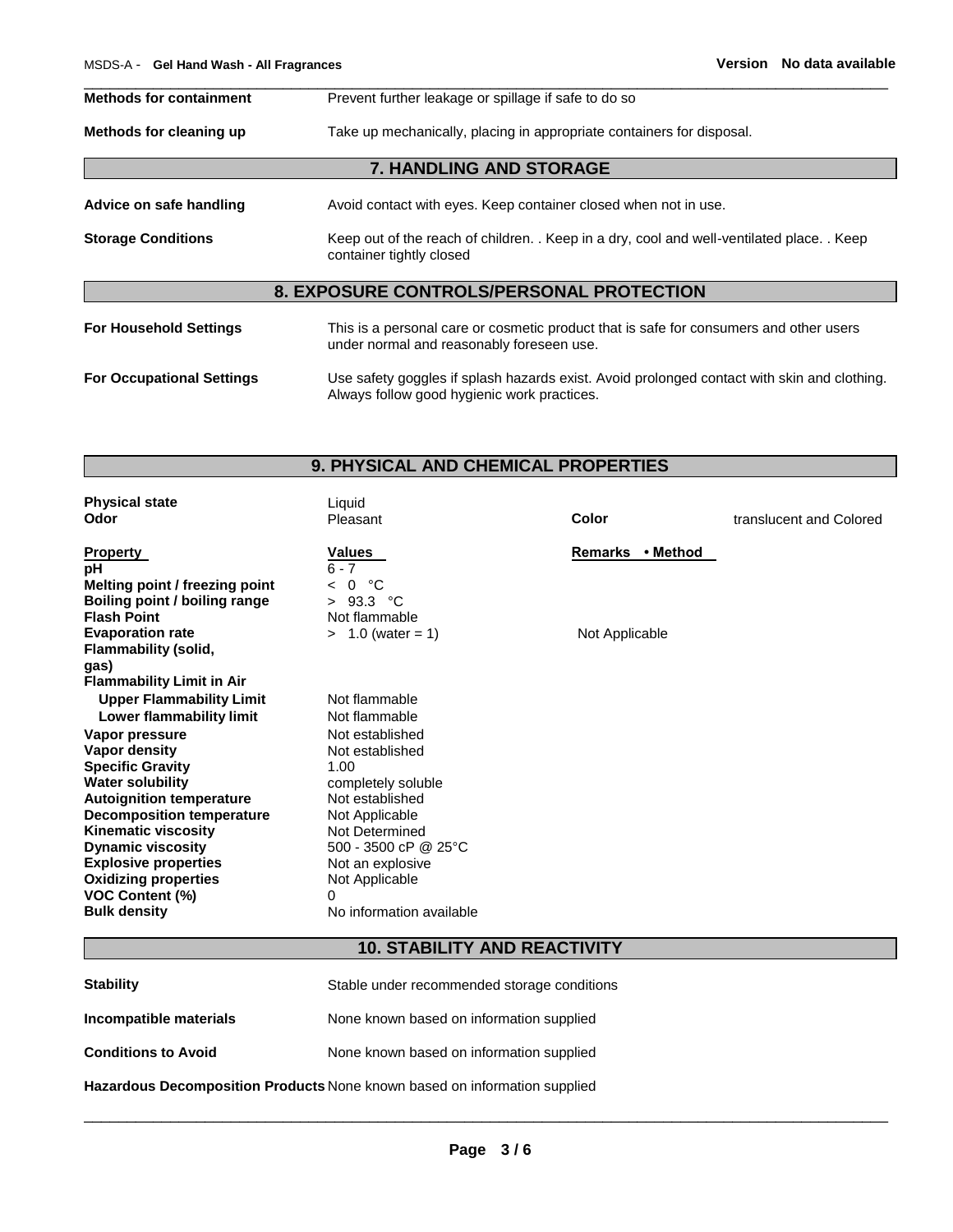**Hazardous polymerization** Hazardous polymerization does not occur

### **11. TOXICOLOGICAL INFORMATION**

\_\_\_\_\_\_\_\_\_\_\_\_\_\_\_\_\_\_\_\_\_\_\_\_\_\_\_\_\_\_\_\_\_\_\_\_\_\_\_\_\_\_\_\_\_\_\_\_\_\_\_\_\_\_\_\_\_\_\_\_\_\_\_\_\_\_\_\_\_\_\_\_\_\_\_\_\_\_\_\_\_\_\_\_\_\_\_\_\_\_\_\_\_

### **Acute toxicity**

| <b>Product Information</b> | Product does not present an acute toxicity hazard based on known or supplied information   |
|----------------------------|--------------------------------------------------------------------------------------------|
| Eye Contact                | May cause irritation upon direct contact                                                   |
| <b>Skin Contact</b>        | Prolonged or repeated contact may dry skin and cause irritation                            |
| Ingestion                  | Intentional ingestion may cause gastrointestinal irritation, nausea, vomiting and diarrhea |

| ---<br>⊺Name<br>nı                           | .D50<br>л.                                    | <b>D50</b><br>De!<br>ша             | C50 |
|----------------------------------------------|-----------------------------------------------|-------------------------------------|-----|
| (95%<br>Solid<br>Sultate<br>_aurv'<br>50dium | Rat<br>$\sim$ $-$<br>$50-1$<br>אי "<br>$\sim$ | $\sim$<br>Rat<br>-<br>$\sim$ $\sim$ |     |

| <b>Chronic toxicity</b> |  |
|-------------------------|--|
|                         |  |

**Chronic toxicity No known effect** 

**Carcinogenicity** This product does not contain any carcinogens or potential carcinogens as listed by OSHA, IARC or NTP

**Target Organ Effects** Not expected

### **12. ECOLOGICAL INFORMATION**

### **Ecotoxicity**

Considering the limited amount applied during normal use and the size of the container, the risk of adverse environmental effects is considered small.

| <b>Chemical Name</b>              | Algae/aquatic plants                                                            | <b>Fish</b>                        | Crustacea                     |  |  |  |
|-----------------------------------|---------------------------------------------------------------------------------|------------------------------------|-------------------------------|--|--|--|
| Sodium Lauryl Sulfate Solid (95%) | 117: 96 h Pseudokirchneriella                                                   | 10.2 - 22.5: 96 h Pimephales       | 1.8: 48 h Daphnia magna mg/L  |  |  |  |
|                                   | subcapitata mg/L EC50                                                           | promelas mg/L LC50 semi-static 4.3 | EC <sub>50</sub>              |  |  |  |
|                                   |                                                                                 | - 8.5: 96 h Oncorhynchus mykiss    |                               |  |  |  |
|                                   |                                                                                 | mg/L LC50 static                   |                               |  |  |  |
| Cocamidopropyl Betaine            | 1.0 - 10.0: 72 h Desmodesmus                                                    | 1.0 - 10.0: 96 h Brachydanio rerio | 6.5: 48 h Daphnia magna mg/L  |  |  |  |
|                                   | subspicatus mg/L EC50                                                           | mg/L LC50                          | EC50                          |  |  |  |
| Citric Acid Solution              |                                                                                 |                                    | 120: 72 h Daphnia magna mg/L  |  |  |  |
|                                   |                                                                                 |                                    | EC50                          |  |  |  |
| Methylchloroisothiazolinone       | $0.03 - 0.13$ : 96 h                                                            | 1.6: 96 h Oncorhynchus mykiss      | 4.71: 48 h Daphnia magna mg/L |  |  |  |
|                                   | Pseudokirchneriella subcapitata                                                 | mg/L LC50 semi-static              | EC <sub>50</sub>              |  |  |  |
|                                   | mg/L EC50 static                                                                |                                    |                               |  |  |  |
| Persistence and degradability     | The surface active component(s) used in this product are readily biodegradable. |                                    |                               |  |  |  |

| <b>Chemical Name</b>                                          | coefficient<br>п.<br>tition<br>- 81 |
|---------------------------------------------------------------|-------------------------------------|
| (95%<br>Solid<br>' Sulfate 、<br>∟aurvi <sup>∙</sup><br>Sodium | . ب                                 |
| Methylchloroisothiazolinone                                   | v. 1 J                              |

### **13. DISPOSAL CONSIDERATIONS**

**Contaminated packaging** Dispose of in accordance with federal, state and local regulations. Recover or recycle if possible.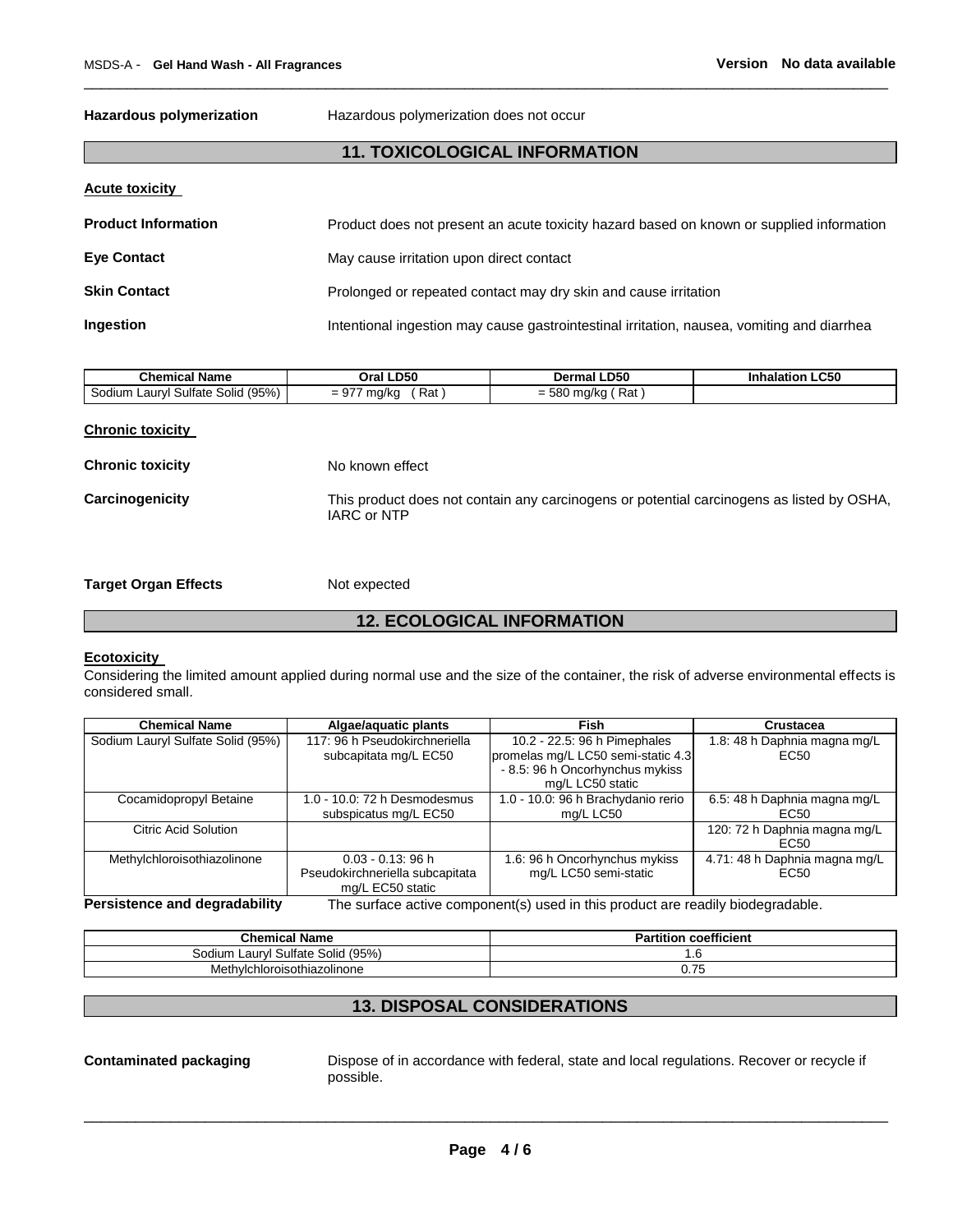### **14. TRANSPORT INFORMATION**

\_\_\_\_\_\_\_\_\_\_\_\_\_\_\_\_\_\_\_\_\_\_\_\_\_\_\_\_\_\_\_\_\_\_\_\_\_\_\_\_\_\_\_\_\_\_\_\_\_\_\_\_\_\_\_\_\_\_\_\_\_\_\_\_\_\_\_\_\_\_\_\_\_\_\_\_\_\_\_\_\_\_\_\_\_\_\_\_\_\_\_\_\_

| DOT         | Not regulated |
|-------------|---------------|
| <b>TDG</b>  | Not regulated |
| <b>MEX</b>  | Not regulated |
| ICAO (air)  | Not regulated |
| IATA        | Not regulated |
| <b>IMDG</b> | Not regulated |
| <b>RID</b>  | Not regulated |
| ADR         | Not regulated |
| ADN         | Not regulated |
|             |               |

### **15. REGULATORY INFORMATION**

| International Inventories                                   |         |          |             |               |               |             |              |             |              |             |
|-------------------------------------------------------------|---------|----------|-------------|---------------|---------------|-------------|--------------|-------------|--------------|-------------|
| <b>TSCA</b>                                                 |         | Complies |             |               |               |             |              |             |              |             |
| <b>EINECS</b>                                               |         | Complies |             |               |               |             |              |             |              |             |
| <b>ELINCS</b>                                               |         | Complies |             |               |               |             |              |             |              |             |
| <b>Chemical Name</b>                                        | TSCA    | DSL      | <b>NDSL</b> | <b>EINECS</b> | <b>ELINCS</b> | <b>ENCS</b> | <b>IECSC</b> | <b>KECL</b> | <b>PICCS</b> | <b>AICS</b> |
| Sulfuric acid,<br>mono-C10-16-alkyl esters,<br>sodium salts | Present | х        |             | Present       |               | Present     | X            | Present     | х            | X           |
| Sodium Lauryl Sulfate Solid<br>(95%)                        | Present | X        |             | Present       |               | Present     | X            | Present     | X            | X           |
| Lauryl Glucoside                                            | Present | X        |             |               |               | Present     | X            | Present     | X            | X           |
| Cocamidopropyl Betaine                                      | Present | X        |             | Present       |               | Present     | X            | Present     | X            | X           |
| Cocamidopropyl<br>Hydroxysultaine (100% pure)               | Present | X        |             | Present       |               |             | X            |             | X            | X           |
| D-Glucopyranose, oligomers,<br>decyl octyl glycosides       | Present | X        |             |               |               |             | X            | Present     | X            | X           |
| Methylchloroisothiazolinone                                 | Present | X        |             | Present       |               | Present     | X            | Present     | X            | X           |
| Methylisothiazolinone                                       | Present | X        |             | Present       |               | Present     | X            | Present     | X            | X           |

**DSL/NDSL** - Canadian Domestic Substances List/Non-Domestic Substances List

**EINECS/ELINCS** - European Inventory of Existing Chemical Substances/European List of Notified Chemical Substances

**ENCS** - Japan Existing and New Chemical Substances

**IECSC** - China Inventory of Existing Chemical Substances

**KECL** - Korean Existing and Evaluated Chemical Substances

**PICCS** - Philippines Inventory of Chemicals and Chemical Substances

**AICS** - Australian Inventory of Chemical Substances

### **US Federal Regulations**

### **SARA 313**

Section 313 of Title III of the Superfund Amendments and Reauthorization Act of 1986 (SARA). This product does not contain any chemicals which are subject to the reporting requirements of the Act and Title 40 of the Code of Federal Regulations, Part 372

### **SARA 311/312 Hazard Categories**

**Acute health hazard No. Acute health hazard No. Acute health hazard No. Acute 1999**